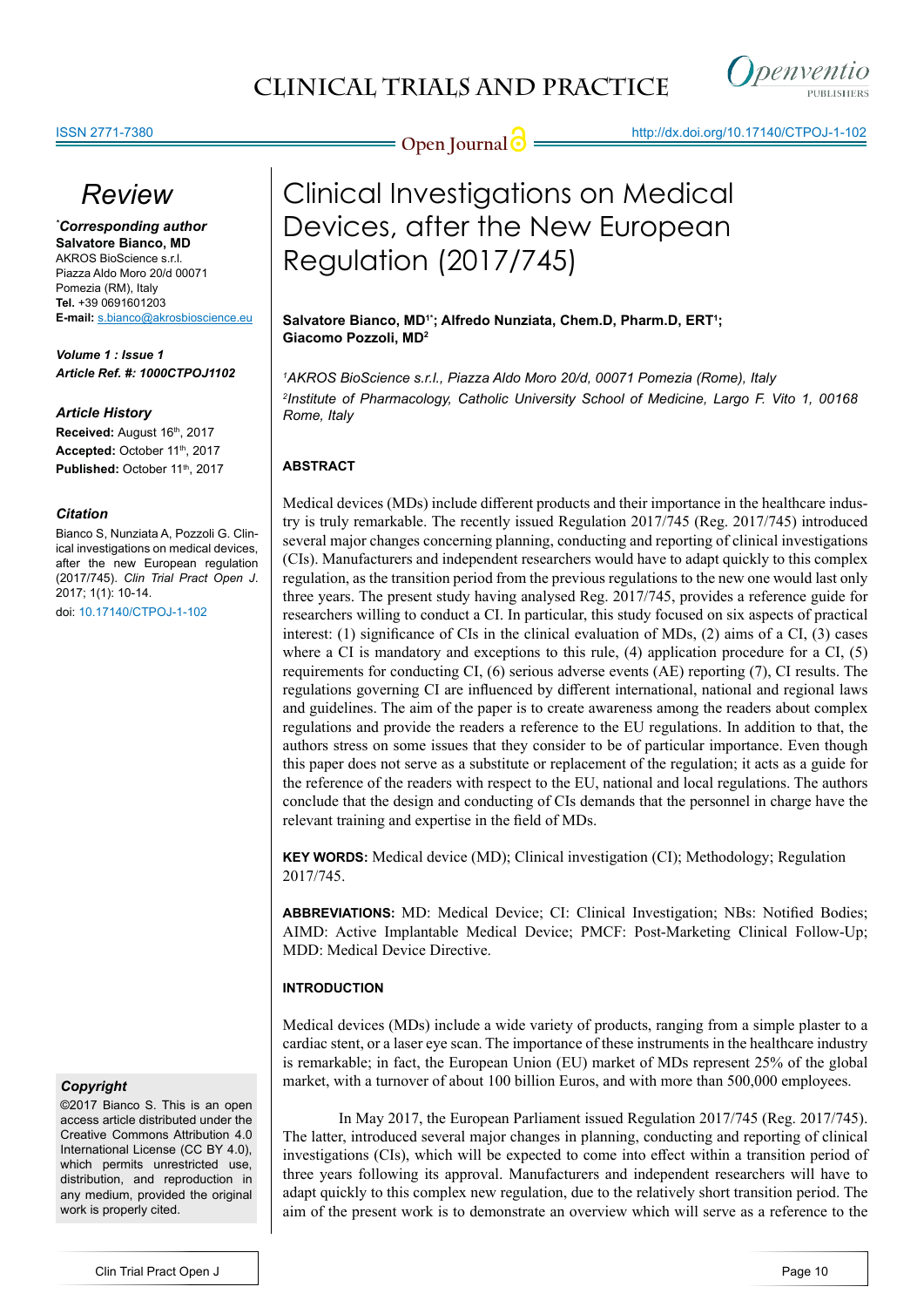

researchers willing to plan and conduct a CI according to the new regulation.

#### **REGULATORY FRAMEWORK**

Regulation 2017/745 replaced the Directives 93/42EEC on MDs and 90/385 EC on the active implantable medical device (AIMD). The aim of the new regulation was to ensure better facilities of patient protection, to achieve higher quality standards for MDs, to promote cooperation between EU member states (MS) and to harmonize the procedures across the EU. Reg. 2017/745 imposed a major change in the domain of MDs: products previously regulated as commercial goods were expected to fall under Reg. 2017/745 (e.g., cosmetic contact lenses) while some existing MDs were assigned to a different risk class. Moreover, additional rules for the classification of MDs were introduced, and other changes were implicated in the notified bodies (NBs) and conformity procedures. Also, the CIs were associated with these changes.

A comprehensive analysis of Reg. 2017/745 and other references on CIs would probably require a textbook. Therefore, six main points of direct practical relevance for professionals involved in design and conducting a CI have been discussed: (1) role of CIs in the context of Clinical Evaluation of an MD, (2) objectives of CIs, (3) cases where a CI is mandatory and their exceptions; (4) application procedure for a CI; (5) requirements for conducting a CI, (6) serious adverse events reports, (7) reporting the results of CI. In this review, a summary following the analysis of relevant articles of Reg. 2017/745 have been presented, acting as a reference guide to researchers willing to undertake a CI.

### **SOURCES**

The European Regulation 2017/745 has been consulted as the main source of information for the present study.<sup>1</sup> CIs have been discussed mainly in its Chapter VI and Annex XV. Directive  $93/42$  $93/42$  CE<sup>2</sup> as amended by directive  $47/2007^3$  $47/2007^3$  was also consulted which has been referred to as medical device directive (MDD), and the International Organization for Standardization (ISO) standard 1[4](#page-3-3)155:2012,<sup>4</sup> which outlines the technical guideline for the designing, conducting, analysis and reporting of CIs. Additional sources of information available include MEDDEV2.7/[15](#page-3-4) on clinical evaluation, 2.7/[26](#page-4-0) assessment of CI application,  $2.7/3<sup>7</sup>$  $2.7/3<sup>7</sup>$  $2.7/3<sup>7</sup>$  reporting of serious adverse events,  $2.7/4<sup>8</sup>$  $2.7/4<sup>8</sup>$  $2.7/4<sup>8</sup>$  on CIs. For an understanding of the regulations and guidelines, the websites of European Commission<sup>[9](#page-4-3)</sup> and Italian Health Ministry<sup>10</sup> were also consulted. For economic data recorded from the MD industry, the website of the European Commission  $(EC)^{11}$  $(EC)^{11}$  $(EC)^{11}$  and the report of the Italian Association of Medical Device Manufacturers *Assobiomedica*  $(2016)^{12}$  served as the relevant resources.

#### **THE CLINICAL INVESTIGATION, REGULATORY FRAMEWORK**

#### **Role of CIs in the context of the Clinical Evaluation of MD**

Reg. 2017/745 defined CI as "*any systematic investigation involving one or more human subjects, undertaken to assess the safety or performance of a device*". CIs are the key components of the wider clinical evaluation process of an MD. The clinical evaluation of MDs are a comprehensive process of assessment, intended towards verifying whether the MD meets the essential requisites defined in Annex I of Reg. 2017/745. The Clinical Evaluation is based on: a) MD technical data (projects, materials, etc.); b) preclinical data (usually the tests described in ISO 10993 guidelines) and c) clinical data. CIs are considered as the most relevant source of clinical data to evaluate an MD. Reg. 2017/745 dealt with clinical evaluation in chapter VI, Article 61 and Annex XIV, while MEDDEV 2.7/1 Rev.4 (2016) provided a detailed guide for clinical evaluation.

Figure 1 shows the main stages of clinical evaluation. The clinical evaluation process continued following the CE

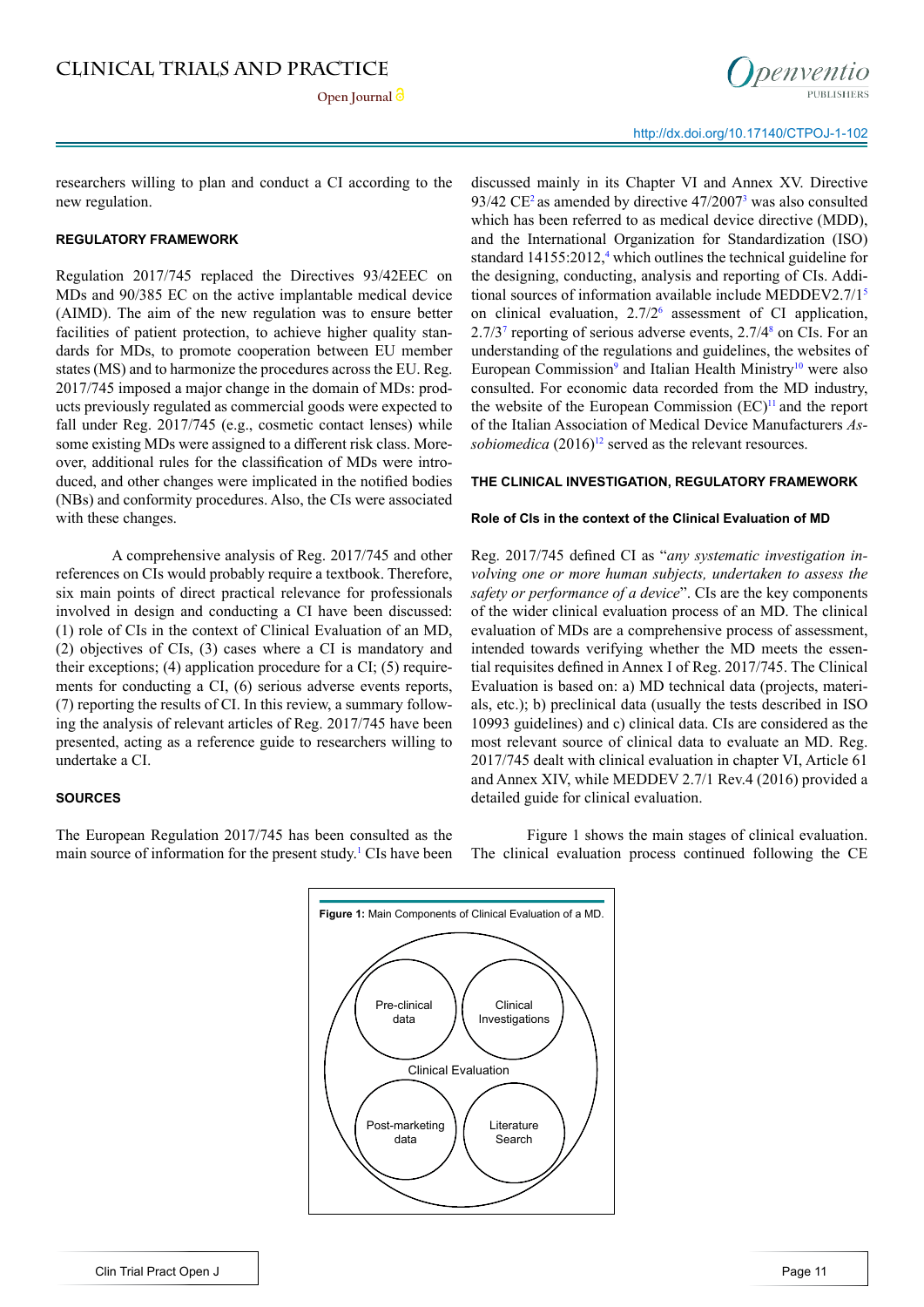

mark of the device, and CIs were still required even when the MDs were marketed (post-marketing CIs). Thus, it could be concluded that each CI should be planned in view of its use in the wider clinical evaluation of the MD.

#### **Aims of Clinical Investigations**

Article 62 of Reg. 2017/745 lists the aim of CIs. The latter must assess that**,** *under the normal conditions of use,* a particular MD: (a) reached the intended purpose planned in its design and works as expected; and/or (b) provided the expected clinical benefit; and/or (c) showed an acceptable risk/benefit ratio, considering the side effects weighed against the benefits to be achieved by the device. Each CI can be indicative of compliance with one or more of the above-mentioned parameters; however, the possible aims were limited to the list above for pre-marketing and postmarketing CIs.

CIs should be designed bearing in mind that in these kind of investigations, there is little room for speculative research. Pre- and post-marketing CIs should be aimed at generating data needed for clinical evaluation or post-marketing clinical follow-up (PMCF).

## **Cases where Clinical Investigations are Mandatory and their Exceptions**

In Article 61, Reg. 2017/745 stated that CIs are mandatory for all implantable and class III devices. CIs are not mandatory if a new implantable or class III device is equivalent to a device already marketed by the same manufacturer and the clinical evaluation of the latter is sufficient to demonstrate the conformity of the new one. CIs are not mandatory for class III devices already marketed under MDD and for implantable devices like sutures, staples, tooth crowns (see full list that has been mentioned in the paragraph 6 of the Article 61), that have sufficient clinical data to demonstrate their conformity. It is important to note that, in the absence of clinical data, a low-risk MD requires a CI. Finally, according to the characteristics of the device, and including low-risk device, post-marketing CI are requested to confirm, integrate or update existing clinical data, especially to address the safety concerns of the device within the frame of a PMCF.

#### **Application and Assessment of a Clinical Investigation**

Before Reg. 2017/745, the application for a CI was mainly a national procedure; therefore, the documents to be submitted, the requirements and the time limits for decision could be different between member states (MS). According to Reg. 2017/745, the application must be submitted to the MS where the CI should be conducted (concerned MS), *via* institutional EU-wide internet portal. The documents to be presented will be standardized for all MS, and are listed in Appendix XIV of the regulation. A single, unique identification number, valid in the EU, will identify the CI, to allow easier tracking of the CI itself. For class III implantable, and class IIb active devices intended to administer

and/or remove a medicinal product, the sponsor (both Manufacturer and independent researcher) may request for the opinion of a group of EU-appointed experts. This *scrutiny procedure* is particularly useful for more complex and innovative MDs. Interestingly, the CI for class I, IIa and IIb MDs, may start immediately after the validation of the application, unless there be a negative opinion from the National Ethics Committee (NEC).

Within 10 days after receiving the application, the concerned MS will confirm the receipt of the application dossier and its completeness. The confirmation date is considered as the validation date. The concerned MS shall notify the sponsor of the authorization within 45 days after the validation date. If during the assessment process the concerned MS needs additional information, it the may request additional information from the sponsor. The required time for question and answer will not be counted within the 45 days (*clock-stop*). The concerned MS may postpone the authorization of the CI for a further 20 days to allow for consultation with the experts.

For multinational studies, the sponsor proposes in the application that one of the MSs where the CI should be conducted acts as a coordinating Member State. Within six days from the application, MSs may agree with the sponsor's proposal or can decide that a different authority will function as the coordinator. In case of disagreement between the MSs, the CI will be coordinated by the MS proposed by the sponsor. The coordinating MS will issue and distribute the CI draft assessment to the other MSs within 26 days. By day 38, MSs will notify of their comment, and by day 45, the final assessment report will have to be transmitted to the sponsor. Each MS has, however the right to request additional documentation once, and to disagree with the conclusion of the coordinating MS. The coordinating MS may extend the evaluation of class IIb and class III devices for another 50 days. It is believed that this procedure allows for a faster authorization of multinational CI while ensuring better quality services for patient protection.

#### **Conduct of a Clinical Investigation**

**Guidance and guidelines**: Reg. 2017/745 outlines the general recommendations for conducting CIs (Article 72). Detailed guidance is given in accordance with the quality standards of ISO 141[5](#page-3-4)5:2012,<sup>4</sup> and guidelines MEDDEV2.7/1<sup>5</sup> (clinical evaluation)  $2.7/2^6$  (assessment of clinical investigations)  $2.7/3^7$  (adverse event reporting) 2.7/4<sup>8</sup> (clinical investigations). Issued by the EC, MEDDEV are not legally binding; however, they report the EC interpretation of regulations, and therefore, any deviation from the MEDDEV should be justified. Guideline IMDRF/MC/ N25FINAL:201[513](#page-4-7) issued by the International Medical Device Regulators Forum (IMDRF) guides the implementation of ISO 14155: 2011.

**Protection of Patients:** Reg. 2017/745 is associated with seven Articles (62 to 69) dedicated to patient protection. Detailed instructions have been laid down for; informed consent (Article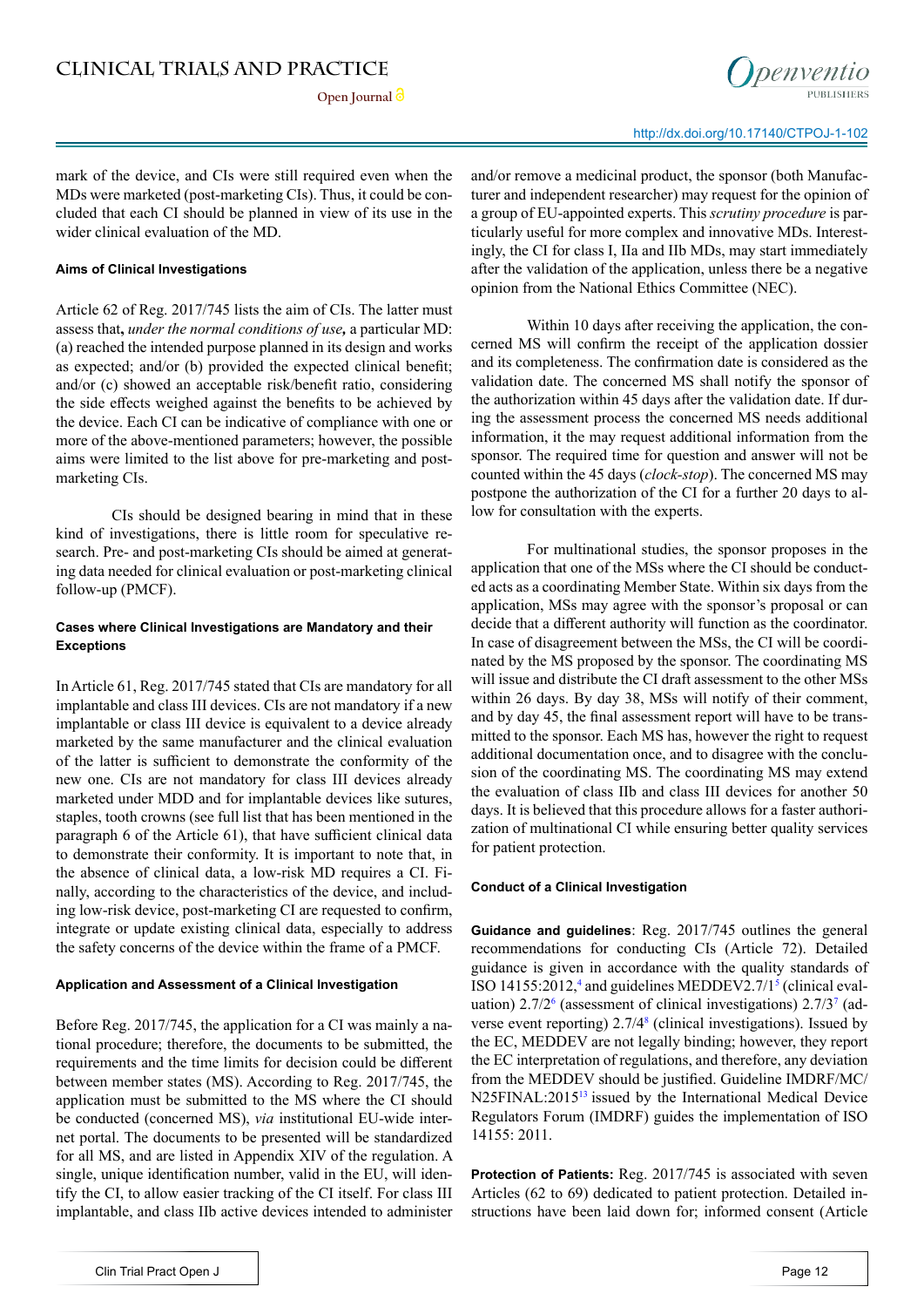63), CI, on incapacitated subjects (Article 64), minors (Article 65), pregnant and breast-feeding women (Article 66). Moreover, Reg.2017/745 allows MS to define additional national measures (Article 67) and establish rules to ensure adequate compensation for damage (Article 69). The primary objective is to satisfy individual patient interest rather than focus on the broader and vague concept of promoting "interest of community". Practically, CI should directly benefit the individual subjects enrolled in the study, while avoiding any unnecessary and minimizing any inevitable discomfort to the patients. In accordance with the stated regulations, economic incentives are forbidden for minors, incapacitated subjects, pregnant and breast-feeding women (with the exception of reimbursement of expenses) in order to prevent the economic exploitation of the potential subjects. In conclusion, when planning for a CI, it is important to consider the issues related to the patient's safety and review carefully all the issues concerning the populations involved.

### **Serious Adverse Event (SAE)**

According to Reg. 2017/745, serious adverse events (SAE), device deficiency that could lead/could have led to a SAE, and its follow-up must be reported *via* the internet portal defined in Article 73. SAE includes AE that could lead to death, serious conditions of ill-health of the subject, foetal distress and/ or death, congenital anomaly or birth defect. MEDDEV 2.7/3 Rev 3 defines device deficiency as "*Inadequacy of an investigational medical device related to its identity, quality, durability, reliability, safety or performance. This may include malfunctions, error in use, or inadequacy in the information supplied by the manufacturer*". It is important to note that any form of deficiency that could have led to a SAE should be reported as if the SAE occurred. SAEs must be notified within strict timelines: the investigator must report the occurrence of the above-mentioned events to the sponsor no later than three days after the event occurred. Conversely, the sponsor must report any of the above events to the concerned MS, within two days in case of an event that may have caused death or posed an imminent risk of death or injury requiring immediate action, and within seven days for other events. MEDDEV 2.7/3 Rev. 3 provides the form for the reporting of SAEs and deficiencies.

#### **Reporting of a Clinical Investigation**

The sponsor must inform the concerned MS with in 15 days when the CI is concluded. Irrespective of the CI outcome, the sponsor shall submit the clinical investigation report and a summary presented in terms easily understandable to the intended user, by means of the electronic system referred to in Article 73. The clinical investigation report and the summary must be submitted within one year of the end of the CI or within three months of the early termination or temporary halt. The clinical investigation report and the summary will be accessible to the public as soon as the device receives the CE mark. If, due to scientific reasons, the clinical investigation report is unavailable for one year, it is advisable to provide a preliminary justification in

the clinical investigation plan. The CI report will include a summary of the clinical investigation plan, the results of the clinical investigation, the summary of adverse events and deficiencies and finally, the discussion and overall conclusions.

## **DISCUSSION AND CONCLUSION**

Reg. 2017/745 leads to a major transformation in the field of MDs, including the CIs. Planning, design, conducting and reporting a CI must be documented and disclosed to the competent authorities in accordance with the new regulations. In addition, it is of primary importance that each CI is considered as an aspect of a formal procedure that begins with the conformity procedure (CE marking) and continues for the entire life of the device. Evaluation parameters and format of data collected should allow for pooling of information and future meta-analysis. In the light of the information presented in this study, it is of great importance to emphasize that designing, implementing and conducting of CIs demand that the personnel in charge have received the requisite training and expertise in the field of MD.

# **CONFLICTS OF INTEREST**

The authors declare that they have no conflicts of interest.

# **REFERENCES**

<span id="page-3-0"></span>1. Regulation (EU) 2017/745 of the European Parliament and of the Council of 5 April 2017 on medical devices, amending Directive 2001/83/EC, Regulation (EC) No 178/2002 and Regulation (EC) No 1223/2009 and repealing Council Directives 90/385/ EEC and 93/42/EEC Official Journal of the European Union L 117/1 5-5-2017. Web site. [http://eur-lex.europa.eu/legal-content/](http://eur-lex.europa.eu/legal-content/EN/ALL/?uri=celex:31993L0042) [EN/ALL/?uri=celex:31993L0042](http://eur-lex.europa.eu/legal-content/EN/ALL/?uri=celex:31993L0042). Accessed August 15, 2017.

<span id="page-3-1"></span>2. Council Directive 93/42/EEC of 14 June 1993 concerning medical devices. Official Journal of The European Communities L 169, 12.7.1993; 1-43. Web site. [http://eur-lex.europa.eu/legal](http://eur-lex.europa.eu/legal-content/EN/ALL/?uri=celex:31993L0042)[content/EN/ALL/?uri=celex:31993L0042](http://eur-lex.europa.eu/legal-content/EN/ALL/?uri=celex:31993L0042). Accessed August 15, 2017.

<span id="page-3-2"></span>3. Directive 2007/47/ec of the European Parliament and of the Council of 5 September 2007 Amending Council Directive 90/385/EEC on the approximation of the laws of the Member States relating to active implantable medical devices, Council Directive 93/42/EEC concerning medical devices and Directive 98/8/EC concerning the placing of biocidal products on the market. Web site. [http://eur-lex.europa.eu/LexUriServ/LexUriServ.](http://eur-lex.europa.eu/LexUriServ/LexUriServ.do?uri=OJ:L:2007:247:0021:0055:en:PDF) [do?uri=OJ:L:2007:247:0021:0055:en:PDF](http://eur-lex.europa.eu/LexUriServ/LexUriServ.do?uri=OJ:L:2007:247:0021:0055:en:PDF). Accessed August 15, 2017.

<span id="page-3-3"></span>4. EN ISO 14155: 2012 Clinical Investigation of Medical Device for human subjects, Good Clinical Practice.

<span id="page-3-4"></span>5. MEDDEV. 2.7/1 Rev. 4 (June. 2016) Clinical evaluation a guide for manufacturers and notified bodies under directives